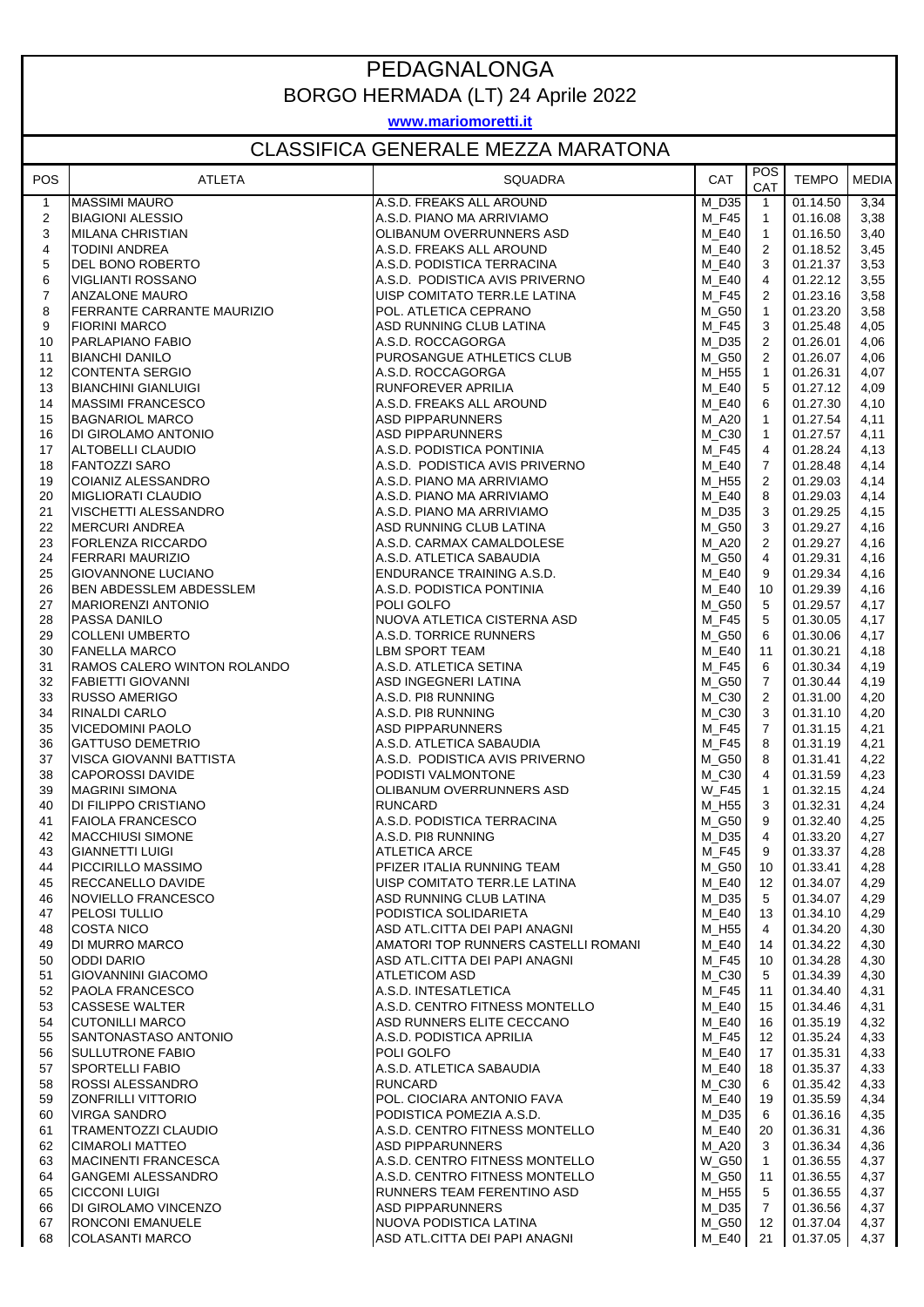| 69  | <b>VIOLA CARLO</b>                 | POL. CIOCIARA ANTONIO FAVA                                                                               | M_F45        | 13             | 01.37.12 | 4,38 |
|-----|------------------------------------|----------------------------------------------------------------------------------------------------------|--------------|----------------|----------|------|
| 70  | BRACAGLIA MORANTE GIANLUCA         | ASD PIPPARUNNERS<br>A.S.D. FREAKS ALL AROUND<br>POL. CIOCIARA ANTONIO FAVA<br>ATLETICA ARCE<br>ATL ANTER | M G50        | 13             | 01.37.15 | 4,38 |
| 71  | <b>SARNELLI RICCARDO</b>           |                                                                                                          | $M_E40$      | 22             | 01.37.31 | 4,39 |
| 72  | <b>CIARLA MARCO</b>                |                                                                                                          | M G50        | 14             | 01.37.42 | 4,39 |
| 73  | <b>VATINI STEFANO</b>              |                                                                                                          | M C30        | $\overline{7}$ | 01.37.53 | 4,40 |
| 74  | <b>ANTONELLI BERNARD</b>           |                                                                                                          | M_H55        | 6              | 01.38.05 | 4,40 |
| 75  | <b>TOSELLI ENZO</b>                | ATL. ANZIO                                                                                               | M_M70        | $\mathbf{1}$   | 01.38.18 | 4,41 |
| 76  | <b>MASOCCO EMILIANO</b>            | A.S.D. CENTRO FITNESS MONTELLO                                                                           | M E40        | 23             | 01.38.27 | 4,41 |
| 77  | <b>RICCI DARIO</b>                 | ASD ANAGNIMARATHON                                                                                       | M_E40        | 24             | 01.38.36 | 4,42 |
| 78  | LANCELLOTTI CARLO                  | ATLETICA CECCANO                                                                                         | M G50        | 15             | 01.38.37 | 4,42 |
| 79  | <b>SOFIA ROBERTO</b>               | A.S.D. & QUOT I LUPI DI MONTE CAIRO & QUOT                                                               | M F45        | 14             | 01.38.38 | 4,42 |
| 80  | <b>FAVA GERMANO</b>                | ASD PEDAGNALONGA                                                                                         | M_F45        | 15             | 01.39.05 | 4,43 |
| 81  | <b>MARINO FRANCESCOPAOLO</b>       | ALBATROS ROMA ASD                                                                                        | M 160        | $\mathbf{1}$   | 01.39.06 | 4,43 |
| 82  | <b>DI RITA LUIGI</b>               | ASD RUNNERS ELITE CECCANO                                                                                | M_H55        | 7              | 01.39.08 | 4,43 |
| 83  | SANTACROCE PAOLO                   | ATLETICA CECCANO                                                                                         | M E40        | 25             | 01.39.08 | 4,43 |
| 84  | <b>MASI DANIELE</b>                | ATLETICA CECCANO                                                                                         | <b>M_A20</b> | $\overline{4}$ | 01.39.09 | 4,43 |
| 85  | <b>CIRILLO RAFFAELE</b>            | A.S.D. ROCCAGORGA                                                                                        | M G50        | 16             | 01.39.14 | 4,44 |
|     | <b>GATTO CARLO</b>                 | A.S.D. INTESATLETICA                                                                                     | M E40        |                | 01.39.14 | 4,44 |
| 86  |                                    |                                                                                                          | $M_F45$      | 26             | 01.39.29 |      |
| 87  | <b>MARIANI SIMONE</b>              | GIOVANNI SCAVO VELLETRI                                                                                  |              | 16             |          | 4,44 |
| 88  | DI COCCO ANDREA                    | LBM SPORT TEAM                                                                                           | M_G50        | 17             | 01.39.33 | 4,44 |
| 89  | <b>VITTI MAURIZIO</b>              | A.S.D. TEAM ATLETICA UISP                                                                                | M 160        | 2              | 01.39.33 | 4,44 |
| 90  | MASTROLEMBO BARNA SANDRO FRANCESCO | A.S.D. GO RUNNING                                                                                        | $M_D35$      | 8              | 01.39.34 | 4,44 |
| 91  | <b>SANTANIELLO FELICE</b>          | <b>RUNCARD</b>                                                                                           | M E40        | 27             | 01.39.46 | 4,45 |
| 92  | <b>DILIBERTO FABIO</b>             | A.S.D. ROCCAGORGA                                                                                        | M F45        | 17             | 01.40.03 | 4,46 |
| 93  | <b>GIOVANNINI VINCENZO</b>         | A.S.D. PODISTICA APRILIA                                                                                 | M_H55        | 8              | 01.40.10 | 4,46 |
| 94  | <b>BARONI UMBERTO</b>              | A.S.D. PODISTICA TERRACINA                                                                               | M_G50        | 18             | 01.40.11 | 4,46 |
| 95  | LANDOLFO GIUSTINO                  | <b>DROMOS</b>                                                                                            | M G50        | 19             | 01.40.18 | 4,47 |
| 96  | <b>FIORE FERNANDO</b>              |                                                                                                          | $M_E40$      | 28             | 01.40.32 | 4,47 |
| 97  | MAFFEZZONI LUCA                    | DROMOS<br>ASD PIPPARUNNERS<br>A.S.D. ATLETICA SABAUDIA                                                   | M_D35        | 9              | 01.40.35 | 4,47 |
| 98  | MOSCARELLI RICCARDO                | <b>RUNCARD</b>                                                                                           | M D35        | 10             | 01.40.47 | 4,48 |
| 99  | <b>SPECULATORE ANTONIO</b>         | <b>DROMOS</b>                                                                                            | $M_L$ 65     | $\overline{1}$ | 01.41.05 | 4,49 |
| 100 | <b>ANTONELLI DANIELE</b>           | A.S.D. PODISTICA TERRACINA                                                                               | M_F45        | 18             | 01.41.08 | 4,49 |
| 101 | DEL SETTE RAIMONDO                 | <b>RUNCARD</b>                                                                                           | M G50        | 20             | 01.41.20 | 4,50 |
| 102 | <b>PROSPERI DANIELE</b>            | PODISTICA SOLIDARIETA                                                                                    | $M_D35$      | 11             | 01.41.45 | 4,51 |
| 103 | <b>RUSSO GIOVANNI</b>              | A.S.D. NAPOLI NORD MARATHON                                                                              | M_G50        | 21             | 01.41.57 | 4,51 |
| 104 | MINCHELLA ALESSIO                  | A.S.D. ATLETICA LATINA                                                                                   | <b>M_A20</b> | 5              | 01.42.08 | 4,52 |
| 105 | CAPRARO GUGLIELMO                  | POL. CIOCIARA ANTONIO FAVA                                                                               | $M_L$ 65     | $\overline{2}$ | 01.42.25 | 4,53 |
| 106 | NAPOLEONI OTTAVIO                  | <b>GIOVANNI SCAVO VELLETRI</b>                                                                           | M G50        | 22             | 01.42.58 | 4,54 |
| 107 | <b>VISENTINI DANIELE</b>           | A.S.D. CENTRO FITNESS MONTELLO                                                                           | M E40        | 29             | 01.43.27 | 4,56 |
| 108 | LUCARELLI ANDREA                   | AMATORI TOP RUNNERS CASTELLI ROMANI                                                                      | M F45        | 19             | 01.43.36 | 4,56 |
| 109 | <b>ROSSETTI ALESSIO</b>            | AMATORI TOP RUNNERS CASTELLI ROMANI                                                                      | $M_E40$      | 30             | 01.43.48 | 4,57 |
| 110 | <b>SOLAZZI MATTEO</b>              | ASD RUNNING CLUB LATINA                                                                                  | M_A20        | 6              | 01.43.53 | 4,57 |
| 111 | <b>FERRARO MAURIZIO</b>            | POLI GOLFO                                                                                               | M_G50        | 23             | 01.44.06 | 4,57 |
| 112 | <b>CAPONI DANIELE</b>              | A.S.D. PODISTICA TERRACINA                                                                               | M_F45        | 20             | 01.44.06 | 4,57 |
| 113 | <b>ANDREOLI ROBERTA</b>            | A.S.D. PODISTICA AVIS PRIVERNO                                                                           | <b>W_E40</b> | $\mathbf{1}$   | 01.44.10 | 4,58 |
| 114 | <b>COTICELLI FABIO</b>             | ASD RUNNING CLUB LATINA                                                                                  | $M_F45$      | 21             | 01.44.14 | 4,58 |
| 115 | <b>DI VITO ROBERTA</b>             | A.S.D. PIANO MA ARRIVIAMO                                                                                | W_C30        | $\mathbf{1}$   | 01.44.31 | 4,59 |
| 116 | <b>MARRO MICHELINO</b>             | ASD RUNNING CLUB LATINA                                                                                  | M_I60        | 3              | 01.44.31 | 4,59 |
| 117 | <b>CIRELLI FELICE</b>              | A.S.D. PIANO MA ARRIVIAMO                                                                                | M F45        | 22             | 01.44.31 | 4,59 |
| 118 | CECCANO ANGELO                     | A.S.D. CENTRO FITNESS MONTELLO                                                                           | M_H55        | 9              | 01.44.58 | 4,59 |
| 119 | RAINERI LUANO                      | A.S.D. ATLETICA LATINA                                                                                   | $M_F45$      | 23             | 01.44.59 | 4,59 |
| 120 | <b>SALVATORE FABRIZIO</b>          | A.S.D. INTESATLETICA                                                                                     | M H55        | 10             | 01.45.24 | 5,01 |
| 121 | <b>GALLUCCI ENRICO</b>             | ATLETICA CECCANO                                                                                         | M_A20        | 7              | 01.45.40 | 5,02 |
| 122 | <b>CIPRIANI FABRIZIO</b>           | ATLETICA CECCANO                                                                                         | M_G50        | 24             | 01.45.41 | 5,02 |
| 123 | <b>VALERI DOMENICO</b>             | A.S.D. FREE RUNNERS                                                                                      | M L65        | 3              | 01.46.16 | 5,04 |
| 124 | MINCHELLA RODOLPH                  | ATLETICA CECCANO                                                                                         | $M_F45$      | 24             | 01.46.19 | 5,04 |
| 125 | <b>FROCIONE PIETRO</b>             | ENDURANCE TRAINING A.S.D.                                                                                | M_F45        | 25             | 01.46.22 | 5,04 |
| 126 | <b>CISTRIANI ANGELA</b>            | ASD MEDITERRANEA OSTIA                                                                                   | <b>W E40</b> | $\overline{2}$ | 01.46.23 | 5,04 |
| 127 | CARDAZZI ANDREA                    | A.S.D. TORRICE RUNNERS                                                                                   | M_F45        | 26             | 01.46.34 | 5,05 |
| 128 | <b>SPERDUTI TIERI</b>              | <b>RUNCARD</b>                                                                                           | M_H55        | 11             | 01.46.35 | 5,05 |
| 129 | <b>DE NICOLA ANTONINO</b>          | A S.D. SALERNO MARATHON                                                                                  | M H55        | 12             | 01.46.36 | 5,05 |
| 130 | CATALANI GIANCARLO                 | A.S.D. INTESATLETICA                                                                                     | M_G50        | 25             | 01.46.36 | 5,05 |
| 131 | <b>PESACANE ANTONIO</b>            | ASD TORRE ANNUNZIATA - TRECASE RUN                                                                       | M H55        | 13             | 01.46.48 | 5,05 |
| 132 | <b>COLARIETI MASSIMILIANO</b>      | A.S.D. TORRICE RUNNERS                                                                                   | M G50        | 26             | 01.47.00 | 5,06 |
| 133 | <b>PIRANI MASSIMO</b>              | GENZANO MARATHON A.S.D.                                                                                  | M_H55        | 14             | 01.47.10 | 5,06 |
| 134 | DI CRESCENZO VALENTINO             | A.S.D. INTESATLETICA                                                                                     | M_H55        | 15             | 01.47.14 | 5,06 |
| 135 | <b>RICCI CLAUDIO</b>               | CALCATERRA SPORT ASD                                                                                     | M_L65        | 4              | 01.47.23 | 5,07 |
| 136 | <b>DE FABRITIIS EMILIO</b>         | A.S.D. PODISTICA TERRACINA                                                                               | M_L65        | 5              | 01.47.38 | 5,08 |
| 137 | <b>MONTIN MIRKO</b>                | ASD RUNNING CLUB LATINA                                                                                  | M_E40        | 31             | 01.47.42 | 5,08 |
| 138 | <b>MORETTO STEFANO</b>             | A.S.D. CENTRO FITNESS MONTELLO                                                                           | M G50        | 27             | 01.47.53 | 5,08 |
| 139 | DONNINI ALBERTO                    | PUROSANGUE ATHLETICS CLUB                                                                                | M M70        | 2              | 01.47.59 | 5,09 |
| 140 | <b>DE MARTINO GIACOMO</b>          | ASD RUNNING CLUB LATINA                                                                                  | M E40        | 32             | 01.48.03 | 5,09 |
| 141 | <b>PORCELLI LORIS</b>              | A.S.D. ROCCAGORGA                                                                                        | <b>W_G50</b> | 2              | 01.48.15 | 5,09 |
| 142 | <b>BRUGNARA MASSIMO</b>            | A.S.D. ATLETICA SABAUDIA                                                                                 | M F45        | 27             | 01.48.19 | 5,09 |
| 143 | <b>SESSA PAOLO</b>                 | A.S.D. PODISTICA TERRACINA                                                                               | M_G50        | 28             | 01.48.25 | 5,10 |
| 144 | <b>CALISI MARIO</b>                | A.S.D. ATLETICA SABAUDIA                                                                                 | M_L65        | 6              | 01.48.27 | 5,10 |
| 145 | <b>ROSSI MARCO</b>                 | ASD RUN LIFE                                                                                             | M_G50        | 29             | 01.48.31 | 5,10 |
|     |                                    |                                                                                                          |              |                |          |      |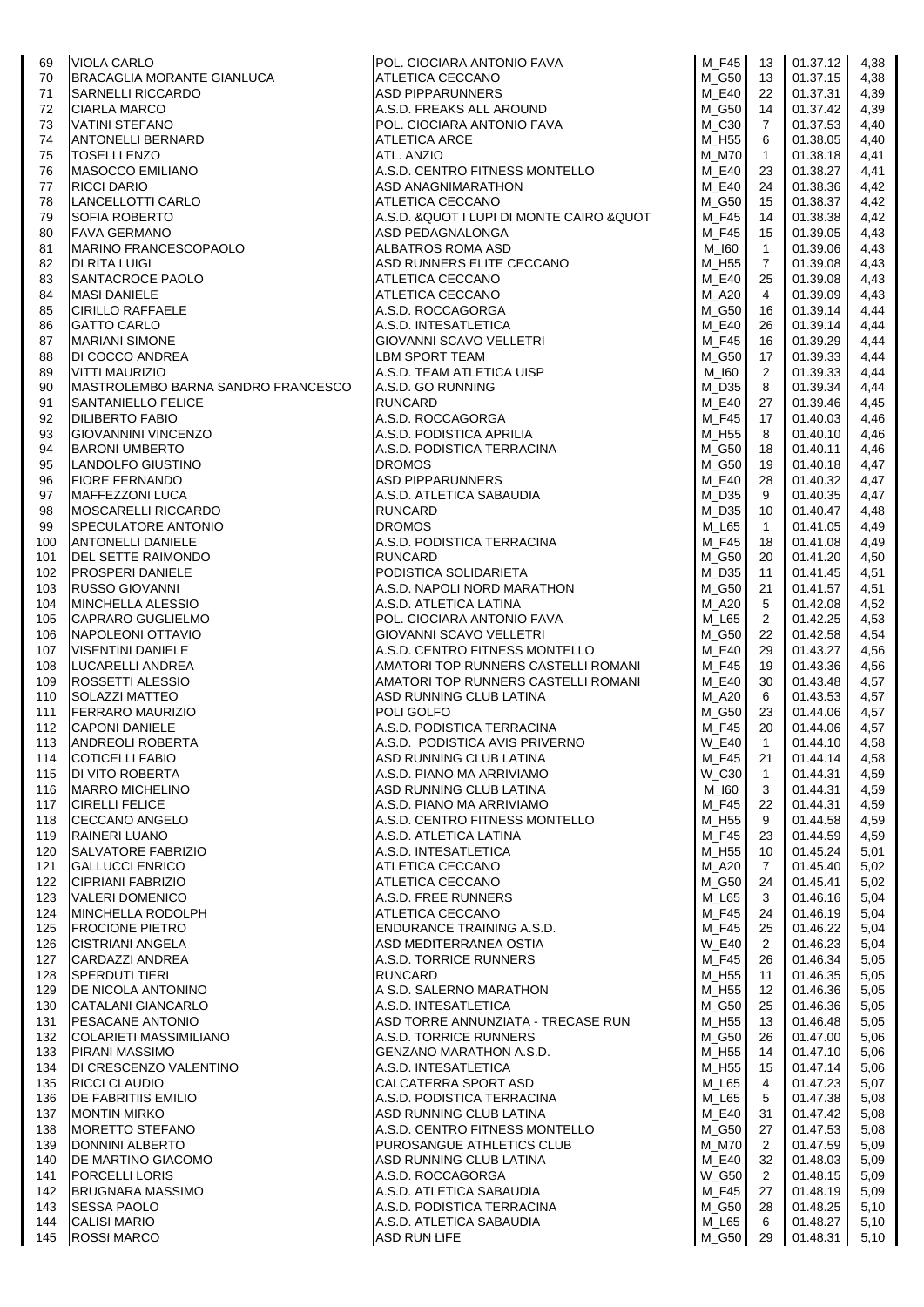| 146        | <b>MATTEUCCI GIUSEPPE</b>                              |                                                                                                                                                                                                                                                                   | M_L65                 | 7              | 01.48.36             | 5,10         |
|------------|--------------------------------------------------------|-------------------------------------------------------------------------------------------------------------------------------------------------------------------------------------------------------------------------------------------------------------------|-----------------------|----------------|----------------------|--------------|
| 147        | CAPOBIANCO ANGELO                                      | A.S.D. ATLETICA VITA<br>RUNCARD<br>ATLETICA CECCANO<br>A.S.D. PODISTICA TERRACINA<br>NUOVA PODISTICA LATINA                                                                                                                                                       | M_G50                 | 30             | 01.48.40             | 5,11         |
| 148        | <b>RICCI VINCENZO</b>                                  |                                                                                                                                                                                                                                                                   | $M_H55$               | 16             | 01.48.41             | 5,11         |
| 149        | <b>MASCI VALENTINO</b>                                 |                                                                                                                                                                                                                                                                   | M_F45                 | 28             | 01.48.47             | 5,11         |
| 150        | <b>MORELLI STEFANO</b>                                 | A.S.D. CENTRO FITNESS MONTELLO                                                                                                                                                                                                                                    | M_G50                 | 31             | 01.48.48<br>01.48.51 | 5,11         |
| 151        | <b>ZITAROSA MARCO</b><br>LAPADULA DOMENICO             | AS.TRA. ROMA<br>A.S.D. CENTRO FITNESS MONTELLO<br>AS.TRA. ROMA<br>DROMOS<br>G.S. BANCARI ROMANI<br>A.S.D. ATLETICA SABAUDIA<br>ASD MEDITERRANEA OSTIA<br>RUNCARD<br>A.S.D. FREE RUNNERS<br>A.S.D. PIANO MA ARRIVIAMO<br>A.S.D. PIANO MA ARRIVIAMO<br>A.S.D. PIANO | M_I60<br>M_I60        | 4              | 01.48.53             | 5,11<br>5,11 |
| 152        | <b>GRIECO GENNARO</b>                                  |                                                                                                                                                                                                                                                                   | M_I60                 | 5<br>6         | 01.48.55             | 5,11         |
| 153<br>154 | <b>PALMUCCI RICCARDO</b>                               |                                                                                                                                                                                                                                                                   | M_I60                 | $\overline{7}$ | 01.49.07             | 5,12         |
| 155        | <b>PLACATI ROBERTA</b>                                 |                                                                                                                                                                                                                                                                   | W D35                 | $\mathbf{1}$   | 01.49.09             | 5,12         |
| 156        | ARMILLOTTA ERMENEGILDO                                 |                                                                                                                                                                                                                                                                   | M_H55                 | 17             | 01.49.11             | 5,12         |
| 157        | <b>GIOVANNONE RICCARDO</b>                             |                                                                                                                                                                                                                                                                   | M_C30                 | 8              | 01.49.12             | 5,12         |
| 158        | <b>ID'AMATO FEDERICO</b>                               |                                                                                                                                                                                                                                                                   | M F45                 | 29             | 01.49.20             | 5,12         |
| 159        | <b>IACOVELLI FRANCESCO</b>                             |                                                                                                                                                                                                                                                                   | M_I60                 | 8              | 01.49.21             | 5,12         |
| 160        | MARTELLUZZI MAURIZIO                                   |                                                                                                                                                                                                                                                                   | M_G50                 | 32             | 01.49.25             | 5,13         |
| 161        | <b>BUCRA ANDREA</b>                                    |                                                                                                                                                                                                                                                                   | M F45                 | 30             | 01.49.25             | 5,13         |
| 162        | <b>DEL PAPA FABRIZIO</b>                               |                                                                                                                                                                                                                                                                   | M_G50                 | 33             | 01.49.26             | 5,13         |
| 163        | <b>CRESCENZI ANDREA</b>                                |                                                                                                                                                                                                                                                                   | <b>M_E40</b>          | 33             | 01.49.39             | 5,13         |
| 164        | <b>BELLATO ALESSIO</b>                                 |                                                                                                                                                                                                                                                                   | M_C30                 | 9              | 01.49.49             | 5,14         |
| 165        | <b>ALONZI MASSIMO</b>                                  |                                                                                                                                                                                                                                                                   | $M_E40$               | 34             | 01.50.02             | 5,14         |
| 166        | CARUSO DANILO                                          |                                                                                                                                                                                                                                                                   | M_F45                 | 31             | 01.50.04             | 5,15         |
| 167        | <b>ZACCARI PAOLO</b>                                   |                                                                                                                                                                                                                                                                   | M_H55                 | 18             | 01.50.21             | 5,15         |
| 168        | <b>DRI ALESSANDRO</b>                                  |                                                                                                                                                                                                                                                                   | M_D35                 | 12             | 01.50.39             | 5,16         |
| 169        | <b>MESTICI PIEROFRANCESCO</b>                          |                                                                                                                                                                                                                                                                   | $M_L$ 65              | 8              | 01.50.43             | 5,16         |
| 170        | <b>CELENZA PIERFRANCESCO</b>                           | ASD RUNNERS ELITE CECCANO                                                                                                                                                                                                                                         | M F45                 | 32             | 01.50.45             | 5,16         |
| 171        | <b>MOSCATO FILOMENA</b>                                | STILE LIBERO - SOCIETA COOPERATIVA SOCIALE                                                                                                                                                                                                                        | W H55                 | $\mathbf{1}$   | 01.50.48             | 5,17         |
| 172        | <b>SANTORO LOREDANA</b>                                | A.S.D. PODISTICA AVIS PRIVERNO                                                                                                                                                                                                                                    | <b>W_E40</b>          | 3              | 01.51.03             | 5,17         |
| 173        | RINALDI DOMENICO                                       | ASD ATLETICA BORG.RIUN.SERMONETA                                                                                                                                                                                                                                  | M M70                 | 3              | 01.51.03             | 5,17         |
| 174        | <b>FERRARESE MIRELLA</b>                               | A.S.D. ROCCAGORGA                                                                                                                                                                                                                                                 | <b>W_G50</b>          | 3              | 01.51.20             | 5,18         |
| 175        | MOAURO EMANUELA                                        | AMATORI TOP RUNNERS CASTELLI ROMANI                                                                                                                                                                                                                               | <b>W_G50</b>          | 4              | 01.51.32             | 5,19         |
| 176        | <b>BIANCHI AMEDEO</b>                                  | A.S.D. ATLETICA SABAUDIA                                                                                                                                                                                                                                          | M H55                 | 19             | 01.51.38             | 5,19         |
| 177        | <b>ASTORI WALTER</b>                                   | <b>G.S. BANCARI ROMANI</b>                                                                                                                                                                                                                                        | M_E40                 | 35             | 01.52.02             | 5,20         |
| 178        | <b>MAGLIULO GIANPAOLO</b>                              | <b>RUNCARD</b>                                                                                                                                                                                                                                                    | <b>M_F45</b>          | 33             | 01.52.07             | 5,20         |
| 179        | AQUILI ALESSANDRO                                      | A.S.D. CENTRO FITNESS MONTELLO                                                                                                                                                                                                                                    | M H55                 | 20             | 01.52.14             | 5,21         |
| 180        | <b>D'AMICO GABRIELE</b>                                | <b>RUNCARD</b>                                                                                                                                                                                                                                                    | M_I60                 | 9              | 01.52.17             | 5,21         |
| 181        | <b>IPPOLITI GIOVANNI</b>                               | <b>ASD PIPPARUNNERS</b>                                                                                                                                                                                                                                           | M_F45                 | 34             | 01.52.19             | 5,21         |
| 182        | <b>CIARCIA FABIO</b>                                   | ATLETICA INPS<br>ORO FANTASY POLISPORTIVA A.S.D.                                                                                                                                                                                                                  | M_F45<br><b>M_M70</b> | 35             | 01.52.56             | 5,23         |
| 183<br>184 | <b>BRACAGLIA VINCENZINO</b><br><b>PALMACCIO SANDRO</b> |                                                                                                                                                                                                                                                                   | $M_F45$               | 4<br>36        | 01.52.57<br>01.53.05 | 5,23         |
| 185        | <b>CACI VINCENZO</b>                                   | POLI GOLFO<br>POLI GOLFO<br>A.S.D. INTESATLETICA<br>RUNNERS CLUB ANAGNI A.S.D.<br>ENDURANCE TRAINING A.S.D.<br>ATL. TUSCULUM<br>ASD RUNNING CLUB LATINA<br>ASD RUNNING CLUB LATINA<br>ASD RUNNING CLUB LATINA                                                     | M_G50                 | 34             | 01.53.09             | 5,23<br>5,23 |
| 186        | SPADA DANIELA                                          |                                                                                                                                                                                                                                                                   | <b>W_G50</b>          | 5              | 01.53.17             | 5,24         |
| 187        | <b>RICCI DOMENICO</b>                                  |                                                                                                                                                                                                                                                                   | M_D35                 | 13             | 01.53.21             | 5,24         |
| 188        | <b>MASSA MARIO</b>                                     |                                                                                                                                                                                                                                                                   | M D35                 | 14             | 01.53.22             | 5,24         |
| 189        | AMANTI FRANCESCO                                       |                                                                                                                                                                                                                                                                   | M_H55                 | 21             | 01.53.32             | 5,24         |
| 190        | <b>FABIETTI ELISA</b>                                  |                                                                                                                                                                                                                                                                   | W_D35                 | $\overline{2}$ | 01.53.40             | 5,25         |
| 191        | <b>ILUNGHI ANTONIO</b>                                 | A.S.D. TORRICE RUNNERS                                                                                                                                                                                                                                            | $M_H55$               | 22             | 01.53.42             | 5,25         |
| 192        | LONGO STEFANO                                          | ASD MEDITERRANEA OSTIA                                                                                                                                                                                                                                            | M_G50                 | 35             | 01.53.43             | 5,25         |
| 193        | <b>D'URSO CIRO</b>                                     | POLI GOLFO                                                                                                                                                                                                                                                        | M_G50                 | 36             | 01.53.50             | 5,25         |
| 194        | <b>MAURIZI SIMONETTA</b>                               | NUOVA ATLETICA CISTERNA ASD                                                                                                                                                                                                                                       | W_I60                 | $\mathbf{1}$   | 01.53.52             | 5,25         |
| 195        | <b>POLISENA GIANLUCA</b>                               | ATLETICA CECCANO                                                                                                                                                                                                                                                  | M_G50                 | 37             | 01.54.04             | 5,26         |
| 196        | <b>DI TROCCHIO BRUNO</b>                               | A.S.D. FONDI RUNNERS 2010                                                                                                                                                                                                                                         | M 160                 | 10             | 01.54.19             | 5,27         |
| 197        | <b>SIMONI GIANCARLO</b>                                | ASD ENJOY RUN                                                                                                                                                                                                                                                     | M E40                 | 36             | 01.54.21             | 5,27         |
| 198        | <b>GERASSIMOV GUEORGUI PLAMENOV</b>                    | A.S.D. CENTRO FITNESS MONTELLO                                                                                                                                                                                                                                    | M_E40                 | 37             | 01.54.22             | 5,27         |
| 199        | <b>GAGLIANONE GIOVANNI</b>                             | ASD ATLETICA BORG.RIUN.SERMONETA                                                                                                                                                                                                                                  | M G50                 | 38             | 01.54.25             | 5,27         |
| 200        | SPACCAROTELLA FRANCESCO                                | <b>G.S. CAT SPORT ROMA</b>                                                                                                                                                                                                                                        | M_G50                 | 39             | 01.54.28             | 5,27         |
| 201        | <b>FORMOSA ANDREA</b>                                  | A.S.D. PIANO MA ARRIVIAMO                                                                                                                                                                                                                                         | $M_E40$               | 38             | 01.54.28             | 5,27         |
| 202        | MARROCCO ROBERTO                                       | NUOVA PODISTICA LATINA                                                                                                                                                                                                                                            | M H55                 | 23             | 01.54.33             | 5,27         |
| 203        | <b>FERDINANDI FLAVIO</b>                               | POL. CIOCIARA ANTONIO FAVA                                                                                                                                                                                                                                        | M_G50                 | 40             | 01.54.39             | 5,28         |
| 204        | <b>D'AGUANNO SARA</b>                                  | POL. CIOCIARA ANTONIO FAVA                                                                                                                                                                                                                                        | <b>W_E40</b>          | 4              | 01.54.39             | 5,28         |
| 205        | VALERIO PASQUALE                                       | ASD INGEGNERI LATINA                                                                                                                                                                                                                                              | M F45                 | 37             | 01.54.48             | 5,28         |
| 206        | <b>DI RUZZA RENATO</b><br><b>MICHELI ROSATO</b>        | PODISTICA SOLIDARIETA<br>ATLETICA CECCANO                                                                                                                                                                                                                         | M E40<br>M_H55        | 39<br>24       | 01.54.53<br>01.54.54 | 5,28         |
| 207<br>208 | <b>TARTAGLIA LUIGI</b>                                 | A.S.D. RUNNERS SAN GEMINI                                                                                                                                                                                                                                         | M G50                 | 41             | 01.54.55             | 5,28<br>5,28 |
| 209        | <b>BAGNO DAVIDE</b>                                    | NUOVA PODISTICA LATINA                                                                                                                                                                                                                                            | M_F45                 | 38             | 01.54.55             | 5,28         |
| 210        | <b>PANACCIONE ALESSANDRO</b>                           | NUOVA PODISTICA LATINA                                                                                                                                                                                                                                            | M_E40                 | 40             | 01.54.55             | 5,28         |
| 211        | <b>REGINATO DANIELE</b>                                | A.S.D. CENTRO FITNESS MONTELLO                                                                                                                                                                                                                                    | M H55                 | 25             | 01.55.56             | 5,31         |
| 212        | <b>PAGNUTTI FRANCESCO</b>                              | ASD MEDITERRANEA OSTIA                                                                                                                                                                                                                                            | M_D35                 | 15             | 01.56.09             | 5,32         |
| 213        | <b>ANGELONI MARCELLO</b>                               | AMATORI TOP RUNNERS CASTELLI ROMANI                                                                                                                                                                                                                               | M M70                 | 5              | 01.56.24             | 5,33         |
| 214        | <b>BOLDRINI FRANCESCA</b>                              | PODISTICA SOLIDARIETA                                                                                                                                                                                                                                             | <b>W F45</b>          | 2              | 01.56.41             | 5,33         |
| 215        | CORRADI MASSIMILIANO                                   | NUOVA PODISTICA LATINA                                                                                                                                                                                                                                            | $M_F45$               | 39             | 01.56.55             | 5,34         |
| 216        | <b>FERRAIOLI DOMENICO</b>                              | A.S.D. PODISTICA AVIS PRIVERNO                                                                                                                                                                                                                                    | M_H55                 | 26             | 01.57.13             | 5,35         |
| 217        | <b>CONSALVI MARCO</b>                                  | A.S.D. CENTRO FITNESS MONTELLO                                                                                                                                                                                                                                    | M E40                 | 41             | 01.57.16             | 5,35         |
| 218        | <b>GUERRA MILENA</b>                                   | A.S.D. CENTRO FITNESS MONTELLO                                                                                                                                                                                                                                    | W_G50                 | 6              | 01.57.16             | 5,35         |
| 219        | <b>ACCIAI STEFANO</b>                                  | A.S.D. CENTRO FITNESS MONTELLO                                                                                                                                                                                                                                    | M_H55                 | 27             | 01.57.16             | 5,35         |
| 220        | <b>GIORDANO VINCENZO</b>                               | ASD PODISTICA FRATTESE                                                                                                                                                                                                                                            | M F45                 | 40             | 01.57.30             | 5,36         |
| 221        | <b>ZERINI ELISABETTA</b>                               | A.S.D. RUNNERS SAN GEMINI                                                                                                                                                                                                                                         | $W_E40$               | 5              | 01.57.33             | 5,36         |
| 222        | CIAMMARUCONI FABRIZIO                                  | A.S.D. PI8 RUNNING                                                                                                                                                                                                                                                | $M_F45$               | 41             | 01.57.38             | 5,36         |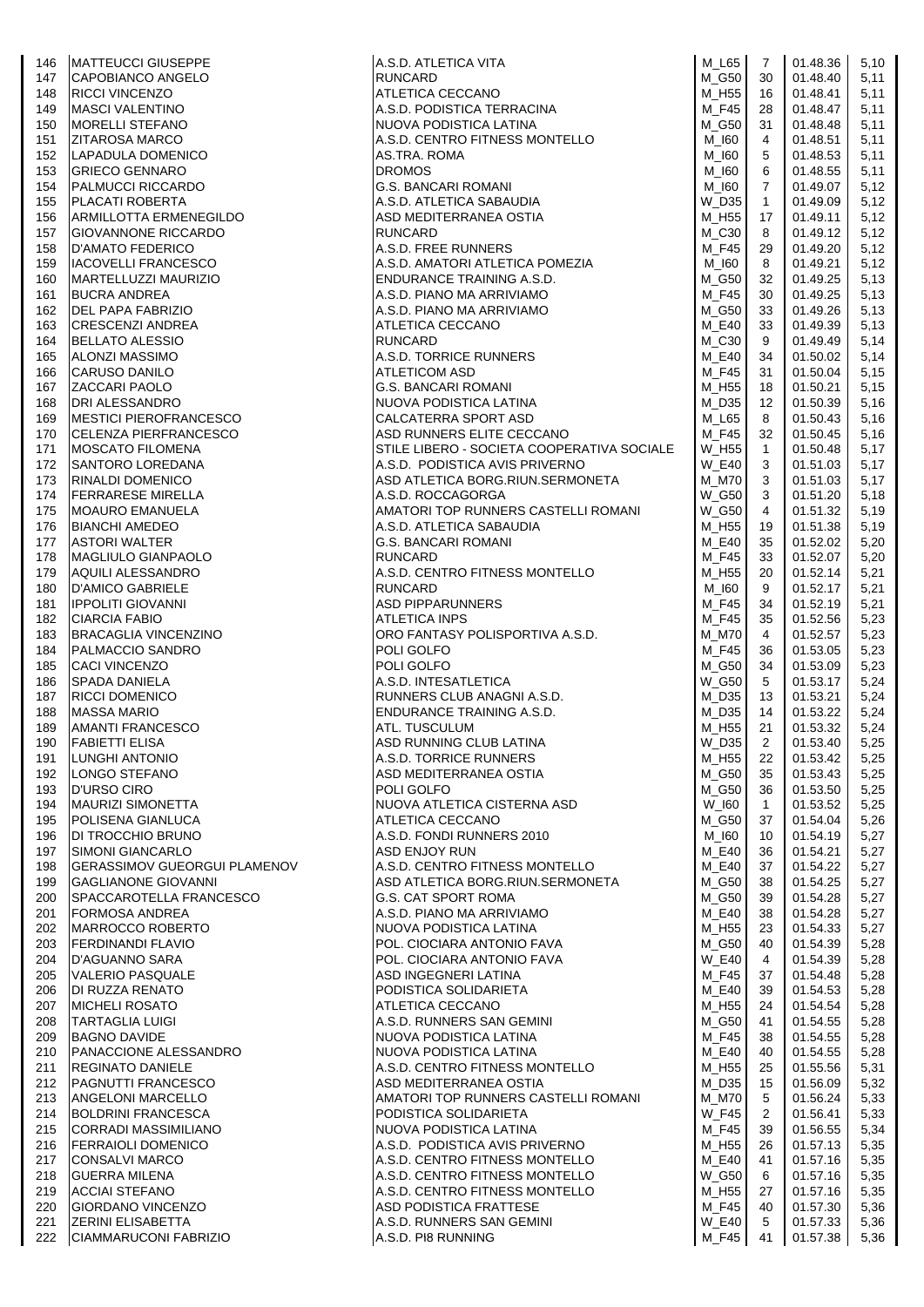| 223        | <b>CUOZZO DOMENICO</b>                                    | A.S.D. PI8 RUNNING<br>A.S.D. PI8 RUNNING<br>A.S.D. INTESATLETICA<br>RUNFOREVER APRILIA<br>ASD RUNNING CLUB LATINA<br>ASD RUNNING CLUB LATINA                                                                                                                 | M_G50                        | 42                   | 01.57.38             | 5,36         |
|------------|-----------------------------------------------------------|--------------------------------------------------------------------------------------------------------------------------------------------------------------------------------------------------------------------------------------------------------------|------------------------------|----------------------|----------------------|--------------|
| 224        | <b>MATTIA PATRIZIO</b>                                    |                                                                                                                                                                                                                                                              | $M_G50$                      | 43                   | 01.57.38             | 5,36         |
| 225<br>226 | <b>GIORGI PIERGIORGIO</b><br>LOCICERO MARCO               |                                                                                                                                                                                                                                                              | M_G50<br>M F45               | 44<br>42             | 01.57.54<br>01.58.08 | 5,37<br>5,38 |
| 227        | <b>DI LEGGE FABIO</b>                                     |                                                                                                                                                                                                                                                              | M_F45                        | 43                   | 01.58.27             | 5,38         |
| 228        | LUPPI CRISTIAN                                            | A.S.D. CENTRO FITNESS MONTELLO                                                                                                                                                                                                                               | $M_G50$                      | 45                   | 01.58.38             | 5,39         |
| 229        | PICCIRILLO GIAN FELICE                                    | A.S.D. PIANO MA ARRIVIAMO                                                                                                                                                                                                                                    | M_E40                        | 42                   | 01.58.44             | 5,39         |
| 230        | <b>VINCENZI LUCA</b>                                      | ASD SPARTAN SPORT ACADEMY                                                                                                                                                                                                                                    | M_H55                        | 28                   | 01.58.57             | 5,40         |
| 231        | LANDOLFO GIOVANNI                                         | <b>DROMOS</b>                                                                                                                                                                                                                                                | M_I60                        | 11                   | 01.59.13             | 5,41         |
| 232        | ASCANI SARA                                               | DROMOS<br>NUOVA PODISTICA LATINA<br>NUOVA PODISTICA LATINA<br>A.S.D. ATLETICA VITA<br>A.S.D. PIANO MA ARRIVIAMO<br>A.S.D. PIANO MA ARRIVIAMO<br>A.S.D. PIANO MA ARRIVIAMO                                                                                    | W F45                        | 3                    | 01.59.13             | 5,41         |
| 233        | <b>IANNATTONE MARIO</b>                                   |                                                                                                                                                                                                                                                              | M_H55                        | 29                   | 01.59.16             | 5,41         |
| 234<br>235 | <b>MACCIOCCHI PIERO</b><br><b>CALCAGNI EMILIANO</b>       |                                                                                                                                                                                                                                                              | M_E40<br>M F45               | 43<br>44             | 01.59.21<br>01.59.23 | 5,41<br>5,41 |
| 236        | <b>PIETRELLA FRANCESCO</b>                                |                                                                                                                                                                                                                                                              | M_H55                        | 30                   | 01.59.36             | 5,42         |
| 237        | <b>VITELLI MARIO</b>                                      | A.S.D. FREE RUNNERS                                                                                                                                                                                                                                          | M_L65                        | 9                    | 01.59.53             | 5,43         |
| 238        | <b>MASTRONARDI FABIO</b>                                  | A.S.D. FREE RUNNERS<br>ASD ATL.CITTA DEI PAPI ANAGNI                                                                                                                                                                                                         | M_E40                        | 44                   | 02.00.06             | 5,43         |
| 239        | SPAZIANI GIORDANO                                         | ASD ATL.CITTA DEI PAPI ANAGNI                                                                                                                                                                                                                                | $M_{}$ C30                   | 10                   | 02.00.07             | 5,43         |
| 240        | <b>REALE FRANCESCO</b>                                    | ASD CITTA CASTELLI ROMANI                                                                                                                                                                                                                                    | $M_E40$                      | 45                   | 02.00.17             | 5,44         |
| 241        | WOJTAL AGNIESZKA MALGORZATA                               | A.S.D. CENTRO FITNESS MONTELLO                                                                                                                                                                                                                               | W E40                        | 6                    | 02.01.08             | 5,46         |
| 242        | MACEROLI MARIA GIOVANNA                                   |                                                                                                                                                                                                                                                              | <b>W_E40</b>                 | $\overline{7}$       | 02.02.00             | 5,49         |
| 243<br>244 | <b>PELLEGRINI CLAUDIO</b><br><b>DI BITETTO NICOLA</b>     | NUOVA PODISTICA LATINA<br>A.S.D. ATLETICA VITA<br>A.S.D. INTESATLETICA<br>A.S.D. INTESATLETICA<br>A.S.D. SALERNO MARATHON<br>RUNFOREVER APRILIA<br>A.S.D. PODISTICA AVIS PRIVERNO                                                                            | M_L65<br>M_E40               | 10<br>46             | 02.02.33<br>02.02.34 | 5,50<br>5,50 |
| 245        | <b>D'ERRICO MASSIMO</b>                                   |                                                                                                                                                                                                                                                              | M_H55                        | 31                   | 02.03.09             | 5,52         |
| 246        | <b>IGIUSTINIANI ENRICO</b>                                |                                                                                                                                                                                                                                                              | M_H55                        | 32                   | 02.03.31             | 5,53         |
| 247        | <b>PERNA VINCENZO</b>                                     |                                                                                                                                                                                                                                                              | M_I60                        | 12                   | 02.03.59             | 5,54         |
| 248        | <b>MANCINI DOMENICO</b>                                   |                                                                                                                                                                                                                                                              | M_H55                        | 33                   | 02.03.59             | 5,54         |
| 249        | <b>MARSELLA PAOLO</b>                                     | AUNTONIC DISTICA AVIS PRIVENTO<br>A.S.D. PODISTICA AVIS PRIVERNO<br>A.S.D. PULNIERS TEAM A.S.D.                                                                                                                                                              | M_I60                        | 13                   | 02.04.20             | 5,55         |
| 250        | MARAMAO MASSIMILIANO                                      |                                                                                                                                                                                                                                                              | M_F45                        | 45                   | 02.04.44             | 5,56         |
| 251        | <b>SEZZI GIORGIA</b>                                      |                                                                                                                                                                                                                                                              | <b>W_F45</b>                 | 4                    | 02.05.46             | 5,59         |
| 252<br>253 | VELLETRANI SILVIA<br><b>CARLETTI AUGUSTO</b>              |                                                                                                                                                                                                                                                              | <b>W_F45</b><br>M_I60        | 5<br>14              | 02.05.55<br>02.05.55 | 5,59<br>5,59 |
| 254        | <b>MOLENA EMANUELE</b>                                    |                                                                                                                                                                                                                                                              | M_E40                        | 47                   | 02.05.57             | 5,59         |
| 255        | PIAZZOLA ALESSANDRO                                       |                                                                                                                                                                                                                                                              | $M_G50$                      | 46                   | 02.06.31             | 6,01         |
| 256        | <b>TALONE AMERICO</b>                                     |                                                                                                                                                                                                                                                              | M L65                        | 11                   | 02.07.21             | 6,04         |
| 257        | <b>MACERA MARCO</b>                                       |                                                                                                                                                                                                                                                              | M D35                        | 16                   | 02.07.30             | 6,04         |
| 258        | <b>INDACO MASSIMILIANO</b>                                |                                                                                                                                                                                                                                                              | M_F45                        | 46                   | 02.07.50             | 6,05         |
| 259        | <b>REALI PAOLO</b><br>SALZONE ROSARIO                     |                                                                                                                                                                                                                                                              | M_I60<br>M_H55               | 15<br>34             | 02.07.50<br>02.08.07 | 6,05<br>6,06 |
| 260<br>261 | <b>INCITTI NICOLA</b>                                     |                                                                                                                                                                                                                                                              | M_F45                        | 47                   | 02.08.56             | 6,08         |
| 262        | <b>CARPANESE DANIELE</b>                                  | LAZIO RUNNERS TEAM A.S.D.<br>RUNCARD<br>A.S.D. ROCCAGORGA<br>A.S.D. PIANO MA ARRIVIAMO<br>A.S.D. PIANO MA ARRIVIAMO<br>NUOVA PODISTICA LATINA<br>A.S.D. AMATORI VESUVIO<br>A.S.D. TREE RUNNERS<br>POLI GOLFO<br>A.S.D. TORRICE RUNNERS<br>NUOVA ATLETICA CIS | M_E40                        | 48                   | 02.09.35             | 6,10         |
| 263        | <b>BRESSAN FABRIZIO</b>                                   |                                                                                                                                                                                                                                                              | <b>M_E40</b>                 | 49                   | 02.10.12             | 6,12         |
| 264        | BARABUCCI NAZZARENO                                       |                                                                                                                                                                                                                                                              | <b>M_F45</b>                 | 48                   | 02.10.18             | 6,12         |
| 265        | <b>GENOVESI MASSIMILIANO</b>                              | ENDURANCE TRAINING A.S.D.<br>PODISTICA SOLIDARIETA                                                                                                                                                                                                           | M G50                        | 47                   | 02.10.20             | 6,12         |
| 266<br>267 | <b>GANDINI RICCARDO</b><br><b>CIARDI GIOVANNA</b>         | PODISTICA SOLIDARIETA<br>AMATORI TOP RUNNERS CASTELLI ROMANI                                                                                                                                                                                                 | M_G50<br>W_I60               | 48<br>$\overline{2}$ | 02.10.21<br>02.10.47 | 6,12<br>6,14 |
| 268        | LUCARINI MARIA SONIA                                      | A.S.D. PODISTICA AVIS PRIVERNO                                                                                                                                                                                                                               | <b>W_H55</b>                 | $\overline{2}$       | 02.11.02             | 6,14         |
| 269        | <b>BRIGHINDI MANUEL</b>                                   | ENDURANCE TRAINING A.S.D.                                                                                                                                                                                                                                    | M_E40                        | 50                   | 02.11.36             | 6,16         |
| 270        | <b>D'AMICO MAURIZIO</b>                                   | ATLETICA CECCANO                                                                                                                                                                                                                                             | M_I60                        | 16                   | 02.11.40             | 6,16         |
| 271        | <b>BUCCIARELLI ANGELO ANTONIO</b>                         | ATLETICA CECCANO                                                                                                                                                                                                                                             | M_L65                        | 12                   | 02.11.41             | 6,16         |
| 272        | <b>TERRANOVA AGOSTINO</b>                                 | A.S.D. PI8 RUNNING                                                                                                                                                                                                                                           | M_G50                        | 49                   | 02.11.51             | 6,17         |
| 273<br>274 | <b>CARTURAN GIULIANO</b><br><b>PERINELLI ANTONIO</b>      | ASD RUNNING CLUB LATINA<br>VIRTUS VILLA ADA                                                                                                                                                                                                                  | M_E40<br>M 160               | 51<br>17             | 02.12.12<br>02.12.18 | 6,18<br>6,18 |
| 275        | <b>PASQUALI SIMONA</b>                                    | ASD MEDITERRANEA OSTIA                                                                                                                                                                                                                                       | <b>W_H55</b>                 | 3                    | 02.12.22             | 6,18         |
| 276        | <b>MARATEA DANIELA</b>                                    | A.S.D. PIANO MA ARRIVIAMO                                                                                                                                                                                                                                    | W_H55                        | 4                    | 02.12.46             | 6,19         |
| 277        | MENDOZA MARICEL GONDA                                     | A.S.D. ATLETICA SABAUDIA                                                                                                                                                                                                                                     | W_F45                        | 6                    | 02.12.53             | 6,20         |
| 278        | ALFIERI ONOFRIO SANTINO                                   | A.S.D. CENTRO FITNESS MONTELLO                                                                                                                                                                                                                               | M_F45                        | 49                   | 02.13.39             | 6,22         |
| 279        | ROCCO PASQUALE                                            | NUOVA PODISTICA LATINA                                                                                                                                                                                                                                       | M_I60                        | 18                   | 02.14.20             | 6,24         |
| 280        | <b>ACETO PASQUALINO</b>                                   | NUOVA PODISTICA LATINA                                                                                                                                                                                                                                       | M_H55                        | 35                   | 02.14.20             | 6,24         |
| 281<br>282 | <b>QUARANTA GIOVANNI</b><br>VERRAZZO ANTONIO              | A.S.D. AMATORI ATLETICA POMEZIA<br>PODISTICA PRO LOCO PARETE                                                                                                                                                                                                 | M_I60<br>M_I60               | 19<br>20             | 02.15.41<br>02.15.49 | 6,28<br>6,28 |
| 283        | <b>FANFARILLO LUCA</b>                                    | ASD RUNNERS ELITE CECCANO                                                                                                                                                                                                                                    | M_A20                        | 8                    | 02.16.00             | 6,29         |
| 284        | <b>COSTAGLIOLA ANNA</b>                                   | ASD RUNNERS ELITE CECCANO                                                                                                                                                                                                                                    | W_C30                        | $\overline{2}$       | 02.16.01             | 6,29         |
| 285        | LAMBERTI CINZIA                                           | A.S.D. PODISTICA PONTINIA                                                                                                                                                                                                                                    | W E40                        | 8                    | 02.16.13             | 6,29         |
| 286        | <b>CARAMANICA MOSE'</b>                                   | POLI GOLFO                                                                                                                                                                                                                                                   | M_E40                        | 52                   | 02.17.13             | 6,32         |
| 287        | DI BENEDETTO MARIA CONCETTA                               | PODISTICA SOLIDARIETA                                                                                                                                                                                                                                        | <b>W_H55</b>                 | 5                    | 02.17.55             | 6,34         |
| 288<br>289 | <b>BARLONE ARTENIO PASQUALE</b><br><b>ARDUINI ROBERTO</b> | ASD OLIMPIA LAZIO<br>ATLETICA CECCANO                                                                                                                                                                                                                        | M H55<br>M_H55               | 36<br>37             | 02.21.12<br>02.21.19 | 6,43<br>6,44 |
| 290        | ROCCARINA LOREDANA                                        | A.S.D. PODISTICA PONTINIA                                                                                                                                                                                                                                    | <b>W_F45</b>                 | $\overline{7}$       | 02.22.30             | 6,47         |
| 291        | QUADRINO BIAGIO                                           | <b>RUNCARD</b>                                                                                                                                                                                                                                               | M_N75                        | $\mathbf{1}$         | 02.22.45             | 6,48         |
| 292        | <b>ROSSI GIOVANNINA</b>                                   | A.S.D. FONDI RUNNERS 2010                                                                                                                                                                                                                                    | $W_H55$                      | 6                    | 02.22.46             | 6,48         |
| 293        | VIGLIANTE MARIA MARTINA                                   | NUOVA PODISTICA LATINA                                                                                                                                                                                                                                       | <b>W_G50</b>                 | $\overline{7}$       | 02.25.05             | 6,55         |
| 294        | <b>DI GIOIA GIUSEPPE</b>                                  | A.S.D. RUNNING ACADEMY LUCERA                                                                                                                                                                                                                                | M D35                        | 17                   | 02.25.49             | 6,57         |
| 295<br>296 | <b>LOMBARDI LUISA</b><br><b>CASTELLI MARCO EMILIO</b>     | A.S.D. PIANO MA ARRIVIAMO<br>NUOVA PODISTICA LATINA                                                                                                                                                                                                          | <b>W_E40</b><br><b>M_L65</b> | 9<br>13              | 02.26.49<br>02.28.03 | 6,59<br>7,03 |
| 297        | <b>MARCHIOTTO IVANA</b>                                   | NUOVA PODISTICA LATINA                                                                                                                                                                                                                                       | W_I60                        | 3                    | 02.28.03             | 7,03         |
| 298        | <b>OLIVA GENNARO</b>                                      | A.S.D. ATLETICA SABAUDIA                                                                                                                                                                                                                                     | M_G50                        | 50                   | 02.28.34             | 7,05         |
| 299        | <b>ZONZIN SERGIO</b>                                      | A.S.D. CENTRO FITNESS MONTELLO                                                                                                                                                                                                                               | $M_l60$                      | 21                   | 02.33.06             | 7,17         |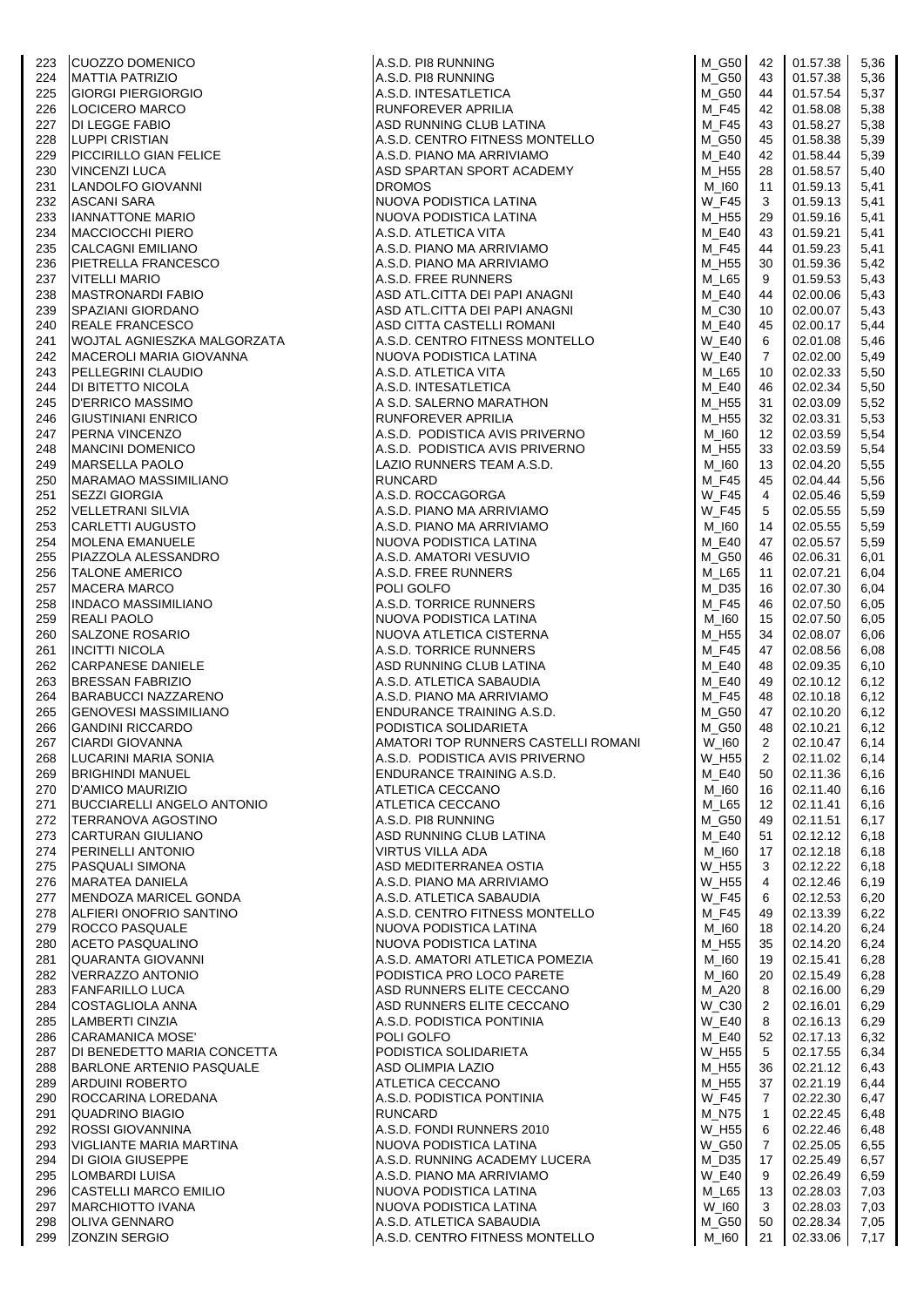| 300 | <b>IDI GREGORIO ENRICO</b>   | INUOVA PODISTICA LATINA       | M 160 | 22 | 02.35.33 | 7.24 |
|-----|------------------------------|-------------------------------|-------|----|----------|------|
| 301 | <b>IGELORMINI GIANFRANCO</b> | INUOVA PODISTICA LATINA       | M M70 | 6  | 02.35.33 | 7.24 |
| 302 | <b>IPLEBANI JEAN PIERRE</b>  | <b>IPODISTICA SOLIDARIETA</b> | M F45 | 50 | 02.35.34 | 7,24 |
| 303 | LIZZIO LEONARDO              | IA.S.D. ATLETICA SABAUDIA     | M M70 |    | 02.38.27 | 7,33 |
| 304 | <b>IMINGHELLA COSTANTINO</b> | A.S.D. ATLETICA SABAUDIA      | M H55 | 38 | 02.38.27 | 7.33 |
| 305 | <b>IPALOMBO SIMONETTA</b>    | INUOVA PODISTICA LATINA       | W H55 |    | 02.42.56 | 7,46 |
| 306 | <b>IBELBUSTI ENRICO</b>      | A.S.D. ATLETICA SABAUDIA      | M 160 | 23 | 02.42.56 | 7.46 |
| 307 | <b>VERONESE ANTONIO</b>      | INUOVA PODISTICA LATINA       | M 160 | 24 | 02.42.56 | 7.46 |
| 308 | ICELEBRIN VIVIANA            | A.S.D. ATLETICA SABAUDIA      | W D35 | 3  | 02.54.47 | 8.19 |
| 309 | <b>PEROTTO LUCIANO</b>       | NUOVA PODISTICA LATINA        | M L65 | 14 | 03.06.35 | 8,53 |
| 310 | <b>IDESSI' ROMANO</b>        | PODISTICA SOLIDARIETA         | M L65 | 15 | 03.27.14 | 9,52 |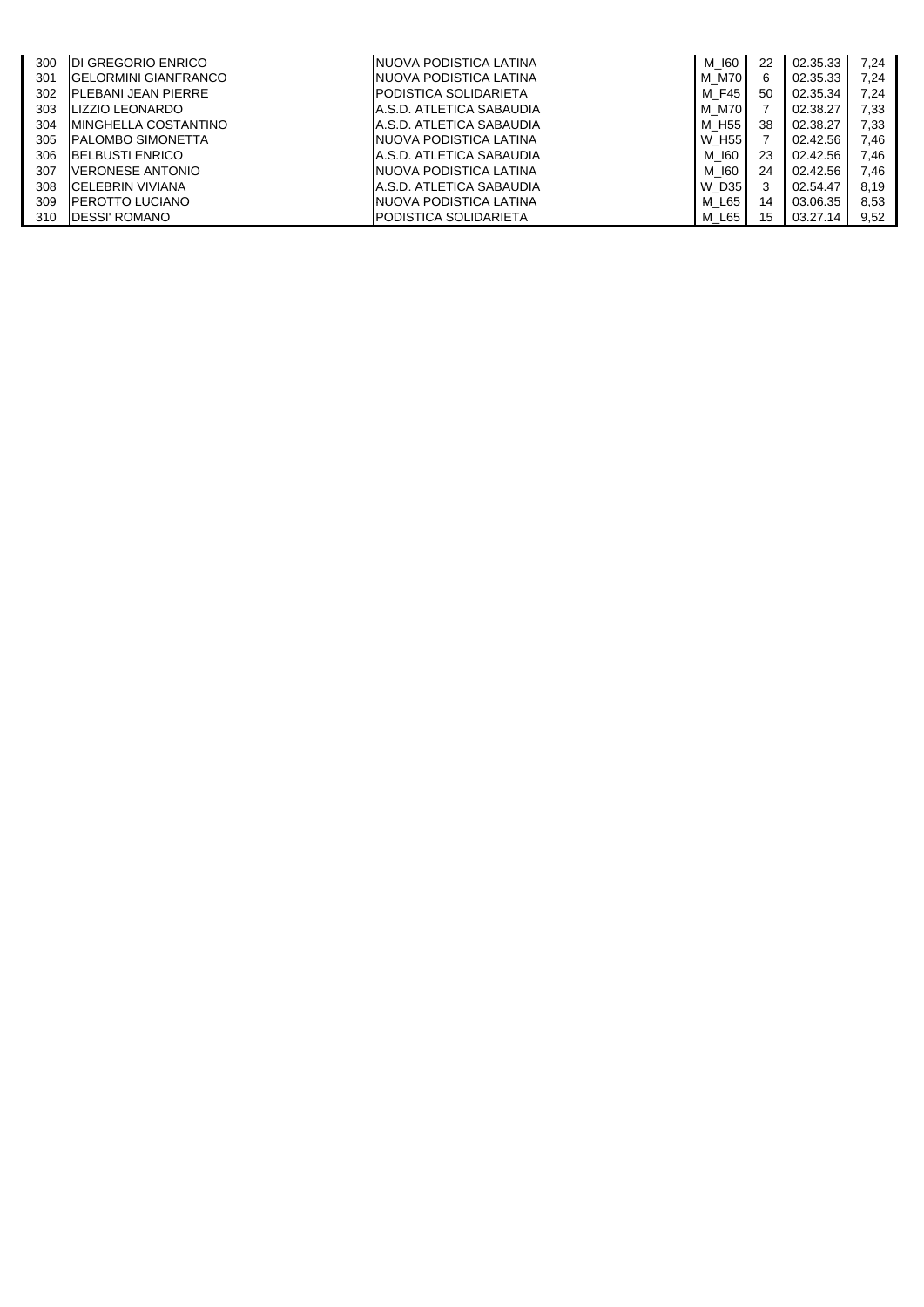| <b>CLASSIFICA GENERALE 12km</b> |                                                        |                                                                                 |                       |                                |                      |              |  |  |
|---------------------------------|--------------------------------------------------------|---------------------------------------------------------------------------------|-----------------------|--------------------------------|----------------------|--------------|--|--|
| POS                             | <b>ATLETA</b>                                          | SQUADRA                                                                         | CAT                   | POS<br>CAT                     | <b>TEMPO</b>         | <b>MEDIA</b> |  |  |
| $\mathbf{1}$                    | <b>CARRAROLI GABRIELE</b>                              | A.S.D. CENTRO FITNESS MONTELLO                                                  | M A20                 | $\mathbf{1}$                   | 00.42.30             | 3,33         |  |  |
| 2                               | <b>I</b> DE MARCHIS TOMMASO                            | A.S.D. PODISTICA AVIS PRIVERNO                                                  | <b>M_A20</b>          | 2                              | 00.42.57             | 3,35         |  |  |
| 3<br>4                          | <b>MINORI MATTIA</b><br>D'AMBROGIO MATTEO              | A.S.D. GO RUNNING<br>LBM SPORT TEAM                                             | $M_C30$<br>M_D35      | $\mathbf{1}$<br>$\mathbf{1}$   | 00.44.08<br>00.44.57 | 3,41<br>3,45 |  |  |
| 5                               | SANGUIGNI FULVIO                                       | ASD OLIMPIA LAZIO                                                               | <b>M_A20</b>          | 3                              | 00.46.45             | 3,54         |  |  |
| 6                               | <b>MORINI ANDREA</b>                                   | <b>RUNCARD</b>                                                                  | M_G50                 | $\mathbf{1}$                   | 00.47.07             | 3,56         |  |  |
| $\overline{7}$                  | ANTETOMASO NICOLA                                      | ASD RUNNING CLUB LATINA                                                         | M_G50                 | $\overline{c}$                 | 00.47.08             | 3,56         |  |  |
| 8                               | <b>CAMILLI LUCA</b>                                    | ASD ATL.CITTA DEI PAPI ANAGNI                                                   | M_G50                 | $\mathbf{3}$                   | 00.47.42             | 3,59         |  |  |
| 9<br>10                         | <b>BARRALE GIORGIO</b><br><b>GATTA GERARDO</b>         | ATLETICA CECCANO<br>ATLETICA CECCANO                                            | $M_C30$<br>M_H55      | $\overline{2}$<br>$\mathbf{1}$ | 00.50.08<br>00.50.28 | 4,11<br>4,12 |  |  |
| 11                              | DE ANGELIS FABRIZIO                                    | A.S.D. PODISTICA APRILIA                                                        | M_F45                 | $\mathbf{1}$                   | 00.51.07             | 4,16         |  |  |
| 12                              | <b>ADDONISIO CATIA</b>                                 | A.S.D. PODISTICA AFTILIA<br>NUOVA ATLETICA CISTERNA<br>COLLO APLETA             | <b>W_G50</b>          | $\mathbf{1}$                   | 00.51.32             | 4,18         |  |  |
| 13                              | <b>RUIZ CALERO DAVID</b>                               | PODISTICA SOLIDARIETA                                                           | M_F45                 | $\overline{c}$                 | 00.51.59             | 4,20         |  |  |
| 14                              | <b>RUSSO ALESSANDRO</b>                                | ASD RUNNERS FOR EMERGENCY                                                       | M_D35                 | 2                              | 00.52.17             | 4,21         |  |  |
| 15                              | <b>CRETAZZO ARMANDO</b>                                | A.S. RUNNERS CIAMPINO                                                           | M_L65                 | $\mathbf{1}$                   | 00.52.32             | 4,23         |  |  |
| 16<br>17                        | LATINI DAVIDE<br><b>GABRIELLI PAMELA</b>               | A.S.D. ATLETICA LATINA<br><b>RUNFOREVER APRILIA</b>                             | $M_D35$<br>W_D35      | 3<br>$\overline{1}$            | 00.53.01<br>00.53.47 | 4,25<br>4,29 |  |  |
| 18                              | <b>ROSSI FABIO</b>                                     | ASD ATLETICA BORG.RIUN.SERMONETA                                                | M_G50                 | 4                              | 00.53.48             | 4,29         |  |  |
| 19                              | <b>BOVOLENTA RENZO</b>                                 | A.S.D. PODISTICA PONTINIA                                                       | $M_l$ 160             | $\mathbf{1}$                   | 00.54.00             | 4,30         |  |  |
| 20                              | <b>COLATOSTI CHIARA</b>                                | POL. ATLETICA CEPRANO                                                           | W_C30                 | $\mathbf{1}$                   | 00.54.01             | 4,30         |  |  |
| 21                              | <b>TARDELLA ENZO</b>                                   | A.S.D. PODISTICA PONTINIA                                                       | M_F45                 | 3                              | 00.54.44             | 4,34         |  |  |
| 22                              | <b>INCITTI FABIO</b>                                   | ATLETICA CECCANO                                                                | M_G50                 | 5                              | 00.54.45             | 4,34         |  |  |
| 23<br>24                        | <b>COZZOLINO GIACOMO</b><br>DI COSMO ROCCO             | ATL. ANZIO<br>POL. CIOCIARA ANTONIO FAVA                                        | M F45<br>M_H55        | $\overline{4}$<br>2            | 00.55.00<br>00.55.04 | 4,35<br>4,35 |  |  |
| 25                              | FRATOCCHI FRANCO                                       | ASD ATLETICA BORG.RIUN.SERMONETA                                                | $M_l$ 160             | $\overline{2}$                 | 00.55.17             | 4,36         |  |  |
| 26                              | <b>FORTE ALESSANDRO</b>                                | ASD MEDITERRANEA OSTIA                                                          | M_F45                 | 5                              | 00.55.26             | 4,37         |  |  |
| 27                              | <b>USAI PAOLO</b>                                      | POLI GOLFO                                                                      | M_E40                 | $\mathbf{1}$                   | 00.55.38             | 4,38         |  |  |
| 28                              | <b>CARRAROLI MASSIMO</b>                               | A.S.D. CENTRO FITNESS MONTELLO                                                  | $M_H55$               | 3                              | 00.55.49             | 4,39         |  |  |
| 29                              | PORCELLI ALESSIO ARMANDO                               | A.S.D. CENTRO FITNESS MONTELLO                                                  | M_C30                 | 3                              | 00.56.04             | 4,40         |  |  |
| 30<br>31                        | PIGNATELLI PAOLO<br><b>TURRIZIANI MARCO</b>            | RUNNERS TEAM FERENTINO ASD<br>ATLETICA CECCANO                                  | M_H55<br>M_G50        | $\overline{4}$<br>6            | 00.56.28<br>00.56.28 | 4,42<br>4,42 |  |  |
| 32                              | <b>FIORI LUIGI</b>                                     | A.S.D. PODISTICA PONTINIA                                                       | $M_D35$               | $\overline{4}$                 | 00.56.32             | 4,43         |  |  |
| 33                              | <b>VELOCCIA EMILIANO</b>                               | A.S.D. PODISTICA APRILIA                                                        | $M_E40$               | 2                              | 00.56.41             | 4,43         |  |  |
| 34                              | <b>GAVILLUCCI STEFANIA</b>                             | ASD ATLETICA BORG.RIUN.SERMONETA                                                | <b>W_G50</b>          | $\overline{2}$                 | 00.56.43             | 4,44         |  |  |
| 35                              | GIANLUCA PARROCCHIA                                    | <b>APD OLIM PALUS LATINA</b>                                                    | M F45                 | 6                              | 00.57.08             | 4,46         |  |  |
| 36<br>37                        | <b>DI MAURO SIMONA</b><br><b>ANTONUCCI LUCIANO</b>     | POL. CIOCIARA ANTONIO FAVA<br><b>STILE LIBERO - SOCIETA COOPERATIVA SOCIALE</b> | <b>W_G50</b><br>M_H55 | 3<br>5                         | 00.57.27<br>00.57.29 | 4,47<br>4,47 |  |  |
| 38                              | <b>CECCARELLI CLAUDIA</b>                              | <b>ENDURANCE TRAINING A.S.D.</b>                                                | W_D35                 | $\overline{c}$                 | 00.57.33             | 4,48         |  |  |
| 39                              | NEGROSINI AMILCARE                                     | ASD ATLETICA BORG.RIUN.SERMONETA                                                | M_I60                 | 3                              | 00.57.39             | 4,48         |  |  |
| 40                              | <b>PULCINELLI FABRIZIO</b>                             | POL. CIOCIARA ANTONIO FAVA                                                      | M_G50                 | $\overline{7}$                 | 00.58.00             | 4,50         |  |  |
| 41                              | <b>CIUFFOLETTI ANTONIO</b>                             | NUOVA ATLETICA CISTERNA ASD                                                     | M_G50                 | 8                              | 00.58.09             | 4,51         |  |  |
| 42                              | <b>DEMIN RICCARDO</b>                                  | NUOVA ATLETICA CISTERNA ASD                                                     | M_F45                 | 7 <sup>7</sup>                 | 00.58.09             | 4,51         |  |  |
| 43<br>44                        | <b>GIULIANI ALESSANDRO</b><br><b>CHIOMINTO TIZIANO</b> | <b>RUNCARD</b><br>A.S.D. FREAKS ALL AROUND                                      | M_G50<br>M_H55        | 9<br>6                         | 00.58.30<br>00.58.37 | 4,53<br>4,53 |  |  |
| 45                              | <b>DE SANTIS RAFFAELE</b>                              | RUNFOREVER APRILIA                                                              | M_G50                 | 10                             | 00.58.38             | 4,53         |  |  |
| 46                              | <b>ACANFORA RAFFAELE</b>                               | A.S.D. PODISTICA TERRACINA                                                      | M_G50                 | 11                             | 00.58.41             | 4,53         |  |  |
| 47                              | <b>D'AMICO PIERO</b>                                   | POL. CIOCIARA ANTONIO FAVA                                                      | M_I60                 | $\overline{4}$                 | 00.58.48             | 4,54         |  |  |
| 48                              | <b>DI FEDE ROCCO</b>                                   | RUNFOREVER APRILIA                                                              | M_H55                 | $\overline{7}$                 | 00.58.54             | 4,55         |  |  |
| 49<br>50                        | MARROCCO GIULIO<br>ALONZI GIANLUCA                     | A.S.D. FONDI RUNNERS 2010<br>A.S.D. ATLETICA SABAUDIA                           | M_H55<br><b>M_F45</b> | 8<br>8                         | 00.58.57<br>00.59.04 | 4,55<br>4,55 |  |  |
| 51                              | <b>AMMANNITI FABIO</b>                                 | RUNNERS CLUB ANAGNI A.S.D.                                                      | M_H55                 | 9                              | 00.59.06             | 4,56         |  |  |
| 52                              | <b>D'ANGIO' STEFANIA</b>                               | POLI GOLFO                                                                      | W_G50                 | $\overline{4}$                 | 00.59.10             | 4,56         |  |  |
| 53                              | MARTOCCI GIOVANNI                                      | A.S.D. ATLETICA EE A CIRCEO                                                     | M_D35                 | 5                              | 00.59.10             | 4,56         |  |  |
| 54                              | MIRABELLA LILIANA                                      | ATLETICA CECCANO                                                                | <b>W F45</b>          | $\mathbf{1}$                   | 00.59.19             | 4,57         |  |  |
| 55                              | POCE AUGUSTO                                           | ASD RUNNERS TEAM COLLEFERRO                                                     | M_H55                 | 10                             | 00.59.37             | 4,58         |  |  |
| 56<br>57                        | <b>SCOGNAMIGLIO DOMENICO</b><br><b>DRI GIOVANNI</b>    | A.S.D. POD. IL LAGHETTO<br>NUOVA PODISTICA LATINA                               | M_G50<br>M L65        | 12<br>$\overline{2}$           | 00.59.45<br>00.59.49 | 4,59<br>4,59 |  |  |
| 58                              | <b>SCANAVINI MARCO</b>                                 | A.S.D. ATLETICA SABAUDIA                                                        | <b>M_E40</b>          | 3                              | 00.59.51             | 4,59         |  |  |
| 59                              | DOCAMPO CARRO JORGE                                    | <b>ASD PIPPARUNNERS</b>                                                         | $M_C30$               | 4                              | 01.01.02             | 5,05         |  |  |
| 60                              | <b>SANGES RICCARDO</b>                                 | A.S.D. FONDI RUNNERS 2010                                                       | <b>M_F45</b>          | 9                              | 01.01.04             | 5,05         |  |  |
| 61                              | MAGLIONE ANTONIO                                       | PODISTICA SOLIDARIETA                                                           | M_I60                 | 5                              | 01.01.06             | 5,06         |  |  |
| 62<br>63                        | <b>CAFIERO EUGENIO</b><br>POMPILI PAOLO                | A.S.D. ATLETICA LATINA<br>UISP COMITATO TERR.LE LATINA                          | $M_E40$<br>M_E40      | 4<br>5                         | 01.01.15<br>01.01.16 | 5,06<br>5,06 |  |  |
| 64                              | <b>FINESTRA PAOLO</b>                                  | <b>LATINA TRIATHLON</b>                                                         | M_I60                 | 6                              | 01.01.22             | 5,07         |  |  |
| 65                              | <b>NERI CARLA</b>                                      | <b>RUNCARD</b>                                                                  | <b>W_F45</b>          | 2                              | 01.01.33             | 5,08         |  |  |
| 66                              | <b>FIORINI PAOLA</b>                                   | RUNNERS TEAM FERENTINO ASD                                                      | <b>W E40</b>          | $\mathbf{1}$                   | 01.01.46             | 5,09         |  |  |
| 67                              | <b>MISSORI SIMONE</b>                                  | RUNNERS CLUB ANAGNI A.S.D.                                                      | M E40                 | 6                              | 01.01.50             | 5,09         |  |  |
| 68                              | <b>TOMBOLILLO GIADA</b><br>L'ERARIO LEONARDO           | <b>ASD PIPPARUNNERS</b><br>POLI GOLFO                                           | W C30                 | 2<br>13                        | 01.01.52             | 5,09         |  |  |
| 69<br>70                        | <b>DE CASTRO GIANNI</b>                                | <b>ASD PIPPARUNNERS</b>                                                         | M_G50<br>M_G50        | 14                             | 01.01.52<br>01.02.26 | 5,09<br>5,12 |  |  |
| 71                              | <b>BORDONI FRANCESCO</b>                               | A.S.D. CENTRO FITNESS MONTELLO                                                  | M_G50                 | 15                             | 01.02.42             | 5,14         |  |  |
| 72                              | NICOSANTI ROBERTA                                      | NUOVA ATLETICA CISTERNA                                                         | <b>W_A20</b>          | $\mathbf{1}$                   | 01.02.57             | 5,15         |  |  |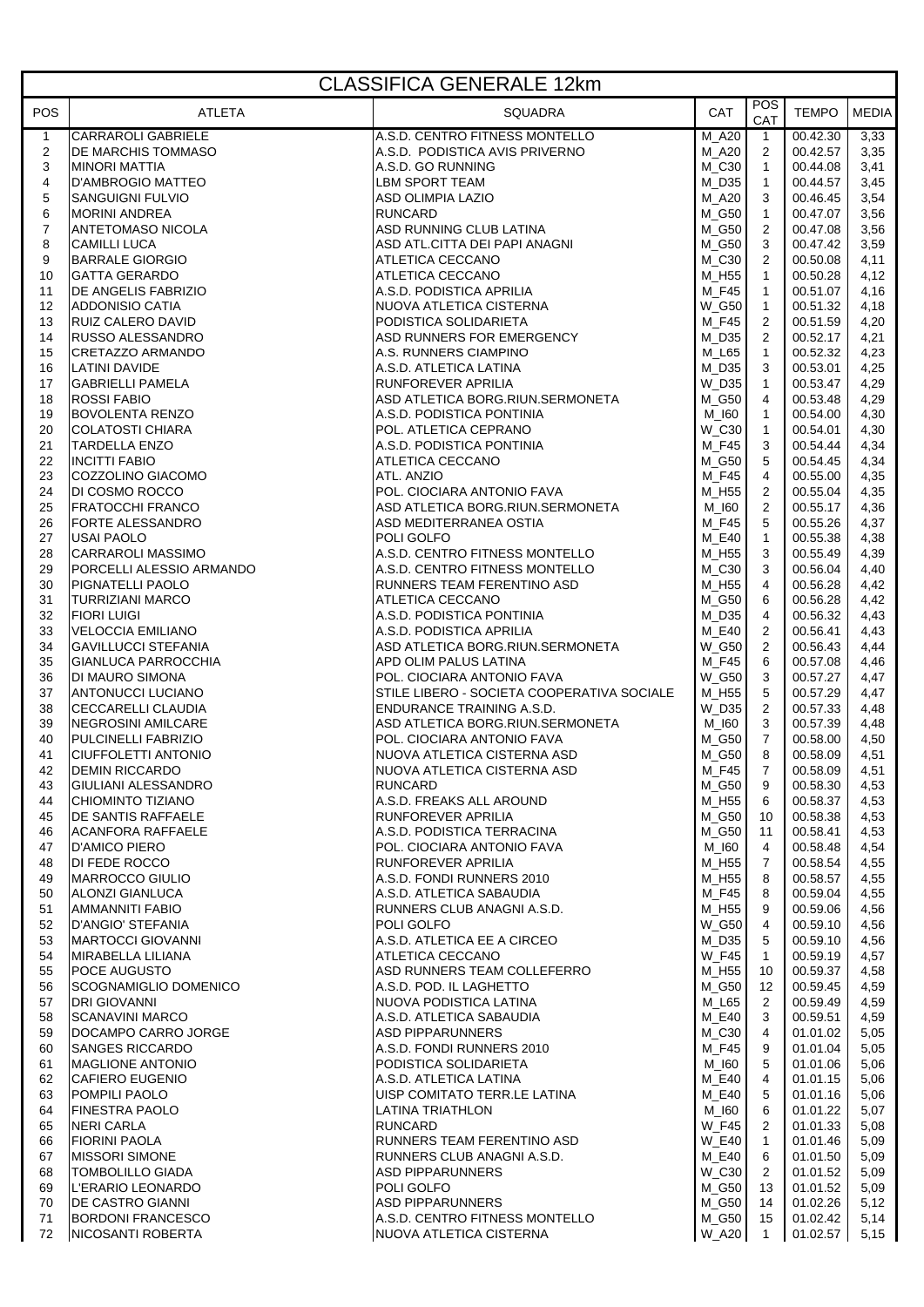| 73  | <b>CORTESE ANTONIO</b>     |                                                                                                                                                                                                                     | M_L65        | 3                 | 01.02.58 | 5,15  |
|-----|----------------------------|---------------------------------------------------------------------------------------------------------------------------------------------------------------------------------------------------------------------|--------------|-------------------|----------|-------|
| 74  | LANNI SONIA                |                                                                                                                                                                                                                     | <b>W_F45</b> | 3                 | 01.03.01 | 5,15  |
| 75  | <b>CIANGOLA EMANUELE</b>   | PODISTICA CIAMPINO<br>ENDURANCE TRAINING A.S.D.<br>RUNNERS TEAM FERENTINO ASD                                                                                                                                       | M_F45        | 10                | 01.03.03 | 5,15  |
| 76  | <b>ACETO GIOVANNI</b>      | RUNNERS TEAM FERENTINO ASD<br> ORO FANTASY POLISPORTIVA A.S.D.                                                                                                                                                      | M_L65        | 4                 | 01.03.06 | 5,16  |
| 77  | D'ANGELIS SALVATORE        | POLI GOLFO                                                                                                                                                                                                          | M_I60        | $\overline{7}$    | 01.03.32 | 5,18  |
| 78  | CARPITA ALESSANDRO         |                                                                                                                                                                                                                     | <b>M_E40</b> | $7^{\circ}$       | 01.03.42 | 5,19  |
| 79  | <b>SCIPIONE ANTONIO</b>    |                                                                                                                                                                                                                     | M_F45        | 11                | 01.03.55 | 5,20  |
| 80  | <b>RINALDI LUIGI</b>       |                                                                                                                                                                                                                     | M F45        | $12 \overline{ }$ | 01.03.59 | 5,20  |
| 81  | SOLIS UMBERTO              |                                                                                                                                                                                                                     | M G50        | 16                | 01.04.02 | 5,20  |
| 82  | CASTELLANA LEONE           | FULL GULTO<br>ASD PIPPARUNNERS<br>POLI GOLFO<br>A.S.D. PODISTICA PONTINIA<br>GENZANO MARATHON A.S.D.<br>G.S. BANCARI ROMANI<br>RUNNERS TEAM FERENTINO ASD<br>ENDURANCE TRAINING A.S.D.<br>ENDURANCE TRAINING A.S.D. | <b>M_M70</b> | $\overline{1}$    | 01.04.13 | 5,21  |
| 83  | BANESCU LOREDANA ELENA     |                                                                                                                                                                                                                     | <b>W_E40</b> | 2                 | 01.04.30 | 5,23  |
| 84  | <b>FRIONI LUIGI</b>        |                                                                                                                                                                                                                     | M_H55        | 11                | 01.04.50 | 5,24  |
| 85  | <b>GROSSI ALESSANDRO</b>   | ENDURANCE TRAINING A.S.D.                                                                                                                                                                                           | M_I60        | 8                 | 01.05.02 | 5,25  |
| 86  | <b>CATENA GOFFREDO</b>     | <b>RUNCARD</b>                                                                                                                                                                                                      | M_M70        | 2                 | 01.05.11 | 5,26  |
| 87  | <b>ROSSI SONIA</b>         | ASD ATLETICA BORG.RIUN.SERMONETA                                                                                                                                                                                    | W G50        | 5                 | 01.05.14 | 5,26  |
| 88  | <b>BELTRAMINI FELICE</b>   | A.S.D. ATLETICA SABAUDIA                                                                                                                                                                                            | M_G50        | 17                | 01.05.14 | 5,26  |
| 89  | <b>FIORELLI TOMMASO</b>    | A.S.D. ATLETICA SABAODIA<br>POL. CIOCIARA ANTONIO FAVA<br>A.S.D. ATLETICA LATINA<br>RUNCARD<br>PODISTICA SOLIDARIETA<br>A.S.D. TORRICE RUNNERS                                                                      | M 160        | 9                 | 01.05.20 | 5,27  |
| 90  | MARCOTULLI GIAMPIERO       |                                                                                                                                                                                                                     | M_F45        | 13                | 01.05.25 | 5,27  |
| 91  | <b>MENEGON ADRIANO</b>     |                                                                                                                                                                                                                     | M F45        | 14                | 01.05.25 | 5,27  |
| 92  | <b>GIOVANNETTI VINICIO</b> |                                                                                                                                                                                                                     | M_H55        | 12                | 01.05.36 | 5,28  |
| 93  | <b>CESARI MARZIA</b>       |                                                                                                                                                                                                                     | <b>W_F45</b> | $\overline{4}$    | 01.05.44 | 5,29  |
| 94  | <b>SASSO MASSIMO</b>       | A.S.D. CENTRO FITNESS MONTELLO                                                                                                                                                                                      | M G50        | 18                | 01.05.44 | 5,29  |
| 95  | PIERANDREA GIOVANNI        | <b>RUNCARD</b>                                                                                                                                                                                                      | M F45        | 15                | 01.05.44 | 5,29  |
| 96  | <b>BATTISTI MAURIZIO</b>   |                                                                                                                                                                                                                     | M_I60        | 10                | 01.05.46 | 5,29  |
| 97  | BELLACHIOMA GIOVANNI       | PODISTICA SOLIDARIETA<br>UISP COMITATO TERR.LE LATINA                                                                                                                                                               | M_H55        | 13                | 01.05.51 | 5,29  |
| 98  | PANTANELLA ANDREA          | POL. CIOCIARA ANTONIO FAVA                                                                                                                                                                                          | M D35        | 6                 | 01.05.52 | 5,29  |
| 99  | <b>SABATINI GIORGIA</b>    | NUOVA ATLETICA CISTERNA                                                                                                                                                                                             | <b>W_E40</b> | 3                 | 01.06.17 | 5,31  |
| 100 | <b>BUDAI TARQUINIO</b>     | A.S.D. ATLETICA SABAUDIA<br>POLI GOI FO                                                                                                                                                                             | M F45        | 16                | 01.06.23 | 5,32  |
| 101 | <b>RECINE ALESSANDRA</b>   | POLI GOLFO<br>ATL. COLLEFERRO SEGNI<br>ENDURANCE TRAINING A.S.D.<br>NUOVA PODISTICA LATINA<br>NUOVA PODISTICA LATINA                                                                                                | W_D35        | 3                 | 01.06.25 | 5,32  |
| 102 | <b>RAPONI ROBERTA</b>      |                                                                                                                                                                                                                     | W_G50        | 6                 | 01.06.32 | 5,33  |
| 103 | <b>BINETTI EMANUELA</b>    |                                                                                                                                                                                                                     | W G50        | $\overline{7}$    | 01.06.42 | 5,34  |
| 104 | <b>CONTI MAURIZIO</b>      |                                                                                                                                                                                                                     | M_G50        | 19                | 01.06.46 | 5,34  |
| 105 | <b>GALISE STEFANIA</b>     | POLI GOLFO                                                                                                                                                                                                          | <b>W_H55</b> | $\mathbf{1}$      | 01.06.55 | 5,35  |
| 106 | POMPA SIMONA               | A.S.D. PODISTICA PONTINIA                                                                                                                                                                                           | <b>W_G50</b> | 8                 | 01.06.56 | 5,35  |
| 107 | <b>GRAMENDOLA GIANLUCA</b> | A.S.D. PUND HUNT SIYAAD.<br>RUNNERS CLUB ANAGNI A.S.D.                                                                                                                                                              | M_G50        | 20                | 01.07.08 | 5,36  |
| 108 | RADICIOLI ROBERTO          | A.S.D. ATLETICA LATINA                                                                                                                                                                                              | M_I60        | 11                | 01.07.11 | 5,36  |
| 109 | <b>FERRONATO MAURO</b>     | A.S.D. CENTRO FITNESS MONTELLO                                                                                                                                                                                      | M G50        | 21                | 01.07.15 | 5,36  |
| 110 | <b>MORICONI FAUSTINO</b>   | A.S.D. TORRICE RUNNERS                                                                                                                                                                                              | M_H55        | 14                | 01.07.36 | 5,38  |
| 111 | NOCE ENRICO                | A.S.D. TORRICE RUNNERS                                                                                                                                                                                              | M_G50        | 22                | 01.08.18 | 5,42  |
| 112 | CALICIOTTI TIZIANO         | AMATORI TOP RUNNERS CASTELLI ROMANI                                                                                                                                                                                 | M E40        | 8                 | 01.08.39 | 5,43  |
| 113 | <b>DE PUCCHIO HUMBERTO</b> | A.S.D. PODISTICA PONTINIA                                                                                                                                                                                           | M_G50        | 23                | 01.08.53 | 5,44  |
| 114 | SCARDELLATO GIANLUCA       | A.S.D. ATLETICA SABAUDIA                                                                                                                                                                                            | M_G50        | 24                | 01.08.55 | 5,45  |
| 115 | <b>PILUTTI BRUNO</b>       | A.S.D. ATLETICA SABAUDIA                                                                                                                                                                                            | M H55        | 15                | 01.08.55 | 5,45  |
| 116 | RECCANELLO CESARE          | A.S.D. ATLETION ONDIVORIT.<br>A.S.D. CENTRO FITNESS MONTELLO<br>NILIOVA ATI FTICA CISTERNA                                                                                                                          | M_G50        | 25                | 01.08.57 | 5,45  |
| 117 | <b>GIULIANI EMANUELE</b>   |                                                                                                                                                                                                                     | $M_E40$      | 9                 | 01.08.59 | 5,45  |
| 118 | <b>DI SOTTO EMANUELA</b>   | POL. CIOCIARA ANTONIO FAVA                                                                                                                                                                                          | <b>W_F45</b> | 5                 | 01.09.31 | 5,48  |
| 119 | <b>FERDINANDI LUIGI</b>    | POL. CIOCIARA ANTONIO FAVA                                                                                                                                                                                          | M_H55        | 16                | 01.09.31 | 5,48  |
| 120 | <b>CUCCARO MARIA</b>       | ASD RUNNING CLUB LATINA                                                                                                                                                                                             | <b>W_F45</b> | 6                 | 01.09.49 | 5,49  |
| 121 | <b>MAURIELLO EMILIO</b>    | A.S.D. FONDI RUNNERS 2010                                                                                                                                                                                           | M H55        | 17                | 01.09.58 | 5,50  |
| 122 | <b>PAPA CARLA</b>          | A.S.D. FONDI RUNNERS 2010                                                                                                                                                                                           | <b>W_G50</b> | 9                 | 01.09.58 | 5,50  |
| 123 | <b>MANTOAN ANNA</b>        | POLI GOLFO                                                                                                                                                                                                          | <b>W_G50</b> | 10                | 01.10.05 | 5,50  |
| 124 | <b>CAMPAGNA LORELLA</b>    | ATL. COLLEFERRO SEGNI                                                                                                                                                                                               | W H55        | 2                 | 01.10.31 | 5,53  |
| 125 | <b>DE SANTIS UGO</b>       | POLI GOLFO                                                                                                                                                                                                          | $M_L65$      | 5                 | 01.10.40 | 5,53  |
| 126 | <b>CECILIA FLAVIO</b>      | RUNNERS CLUB ANAGNI A.S.D.                                                                                                                                                                                          | <b>M_F45</b> | 17                | 01.10.48 | 5,54  |
| 127 | <b>VELOCCIA VINCENZO</b>   | A.S.D. PODISTICA APRILIA                                                                                                                                                                                            | M M70        | 3                 | 01.11.03 | 5,55  |
| 128 | RAZZINO GENNARO            | ASD RUNNING CLUB LATINA                                                                                                                                                                                             | M E40        | 10                | 01.11.10 | 5,56  |
| 129 | <b>BALDESI CARLO</b>       | ENDURANCE TRAINING A.S.D.                                                                                                                                                                                           | M_G50        | 26                | 01.11.12 | 5,56  |
| 130 | PIGINI MAURO               | GENZANO MARATHON A.S.D.                                                                                                                                                                                             | M_I60        | 12                | 01.11.13 | 5,56  |
| 131 | <b>MUZZO ORAZIO</b>        | <b>TIFATA RUNNERS CASERTA</b>                                                                                                                                                                                       | M_H55        | 18                | 01.11.15 | 5,56  |
| 132 | <b>TOLDO MARCO</b>         | A.S.D. CENTRO FITNESS MONTELLO                                                                                                                                                                                      | M_F45        | 18                | 01.11.52 | 5,59  |
| 133 | MAMMUCARI DANIELA          | A.S.D. PODISTICA AVIS PRIVERNO                                                                                                                                                                                      | W H55        | 3                 | 01.12.04 | 6,00  |
| 134 | PERNARELLA ANDREA          | A.S.D. PODISTICA TERRACINA                                                                                                                                                                                          | M G50        | 27                | 01.12.40 | 6,03  |
| 135 | PIROLOZZI EMILIANO         | A.S.D. ATLETICA LATINA                                                                                                                                                                                              | M D35        | $\overline{7}$    | 01.12.55 | 6,05  |
| 136 | LAPOMARDA VINCENZO         | RUNNERS CLUB ANAGNI A.S.D.                                                                                                                                                                                          | M_H55        | 19                | 01.12.58 | 6,05  |
| 137 | <b>ROSI SONIA</b>          | RUNNERS CLUB ANAGNI A.S.D.                                                                                                                                                                                          | <b>W G50</b> | 11                | 01.12.58 | 6,05  |
| 138 | <b>CATANZANI GIULIO</b>    | ATL. ANZIO                                                                                                                                                                                                          | M_M70        | 4                 | 01.13.12 | 6,06  |
| 139 | MUSSARDO BARBARA           | NUOVA PODISTICA LATINA                                                                                                                                                                                              | <b>W_F45</b> | 7                 | 01.13.19 | 6,07  |
| 140 | PELLE MICHELE              | <b>CUS CASSINO</b>                                                                                                                                                                                                  | M F45        | 19                | 01.13.23 | 6,07  |
| 141 | <b>PATRICOLO SUSANNA</b>   | A.S.D. AMATORI ATLETICA POMEZIA                                                                                                                                                                                     | W_I60        | $\mathbf{1}$      | 01.14.51 | 6,14  |
| 142 | <b>MORSILLI CECILIA</b>    | A.S.D. PI8 RUNNING                                                                                                                                                                                                  | W C30        | 3                 | 01.14.53 | 6,14  |
| 143 | MACIOCE PAOLO              | A.S.D. AMATORI ATLETICA POMEZIA                                                                                                                                                                                     | M_H55        | 20                | 01.14.54 | 6,15  |
| 144 | <b>CANINI FABIO</b>        | PODISTICA SOLIDARIETA                                                                                                                                                                                               | M_H55        | 21                | 01.14.55 | 6, 15 |
| 145 | <b>MENICHELLI LUCA</b>     | A.S.D. CENTRO FITNESS MONTELLO                                                                                                                                                                                      | M_A20        | 4                 | 01.15.39 | 6,18  |
| 146 | <b>PETRUCCI FELICE</b>     | A.S.D. ATLETICA SABAUDIA                                                                                                                                                                                            | $M_l$ 160    | 13                | 01.16.02 | 6,20  |
| 147 | <b>DI RUSSO GIULIO</b>     | POLI GOLFO                                                                                                                                                                                                          | M_L65        | 6                 | 01.16.14 | 6,21  |
| 148 | CALICCHIA LUCIANO          | ENDURANCE TRAINING A.S.D.                                                                                                                                                                                           | M_M70        | 5                 | 01.16.49 | 6,24  |
| 149 | <b>TIROCCHI ALESSANDRO</b> | ENDURANCE TRAINING A.S.D.                                                                                                                                                                                           | $M_{C}30$    | 5                 | 01.16.51 | 6,24  |